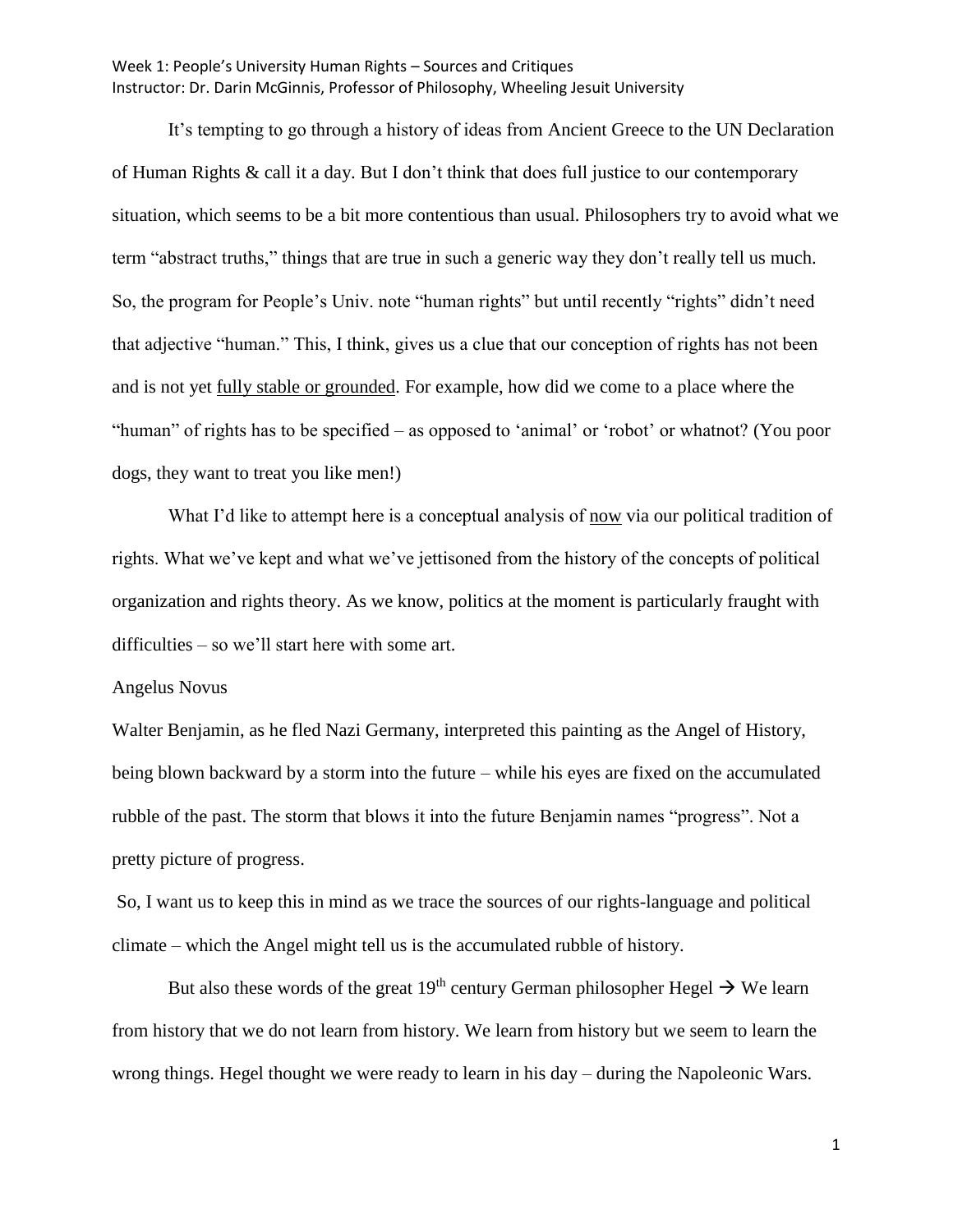Benjamin, over 100 years later, wasn't so sure. What is clear is that if we are trapped in one of 2 false histories (progress or nostalgia) then little new will be possible and our problems will be seen as intractable or insoluble.

Here's a picture of our current situation – in this battle between right/conservatives and the left/liberals, political theorists will often argue that there are 2 different conceptions of rights and liberty that conflict

Negative liberty – conservative – Hobbes, Locke

Positive liberty – liberal – Rousseau, Kant

But this is quick and merely abstract & leads to an apparent dead-end. [Slide 6] We want to avoid this tragedy, but we also want to avoid the cheap optimistic notion of inevitable progress, too. So what have we learned and also not learned?

So, as we go through this fast sweep of rights and politics, keep Hegel and the Angel in mind. Is our progressing narrative really so neat as we'd prefer to believe? Is our history as worthy of nostalgia as we'd like?

So, first the standard story so we're dealing from a single place for now

- Greek and Roman democracy and republicanism
- Christian influence on dignity of persons, individuals
- Enlightenment

Myth of progress and synthesis – we got all the good and none of the bad

Remember Hegel – so let's try this again  $&$  attempt to learn from history

What does learning mean here with respect to Rights? How do we avoid the tragedy that Hegel warns us of?

• suspend myth of progress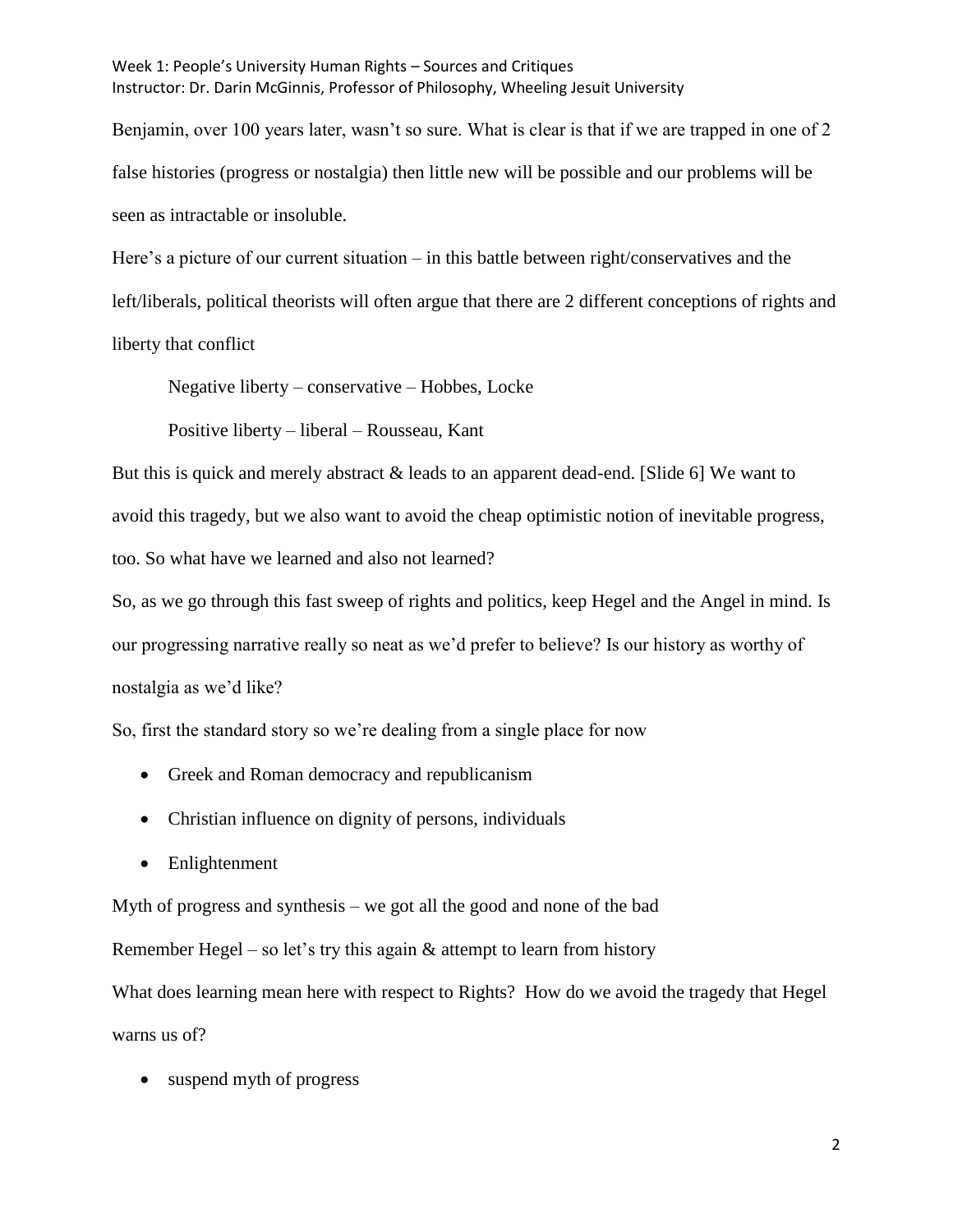- suspend myth of nostalgia
- Work more closely with possibilities we have missed and things yet to learn  $-$  as well as dangers already present in those concepts
- Michel Foucault "Forms of Political Rationality" So let's try to tell this narrative of political rights with warts and all.

Ancient Greek Concepts (Plato, Aristotle). Greek theory, by and large, is focused on the attainment of virtue by the whole. For humans, who are "political animals" this means the good of the natural grouping of men, the city (the whole). This assumed naturalness of the city informs the type of rule that is best – the rule of the good and wise who can orient the city in that way. This is proper Greek aristocracy, rarely found in practice. Due to the bias that what is customary for them is in fact *natural*, it leads to certain exclusions in the political process. And this results in a mistrust, sometimes justified, of democracy as a whole. Plato and Aristotle's general view is that rule of the many will lead to a loss of vision of the good. Thus, we will slide towards those with more power or money, not those who are more good. Also, given the nature of humans toward the whole, there is no conception of rights.

So what lessons do we learn from this? Greek democracy was a much more transitionary fact of governance than widely supported by their theory. We can pull many small insights from the writings, but our contemporary talk of "rights" is totally foreign to their conception of people and politics.

Christian Influences (Augustine, Aquinas) – While drawing on many of the discussions from the Greeks and Romans, these introduce a different conception of how politics is to be grounded.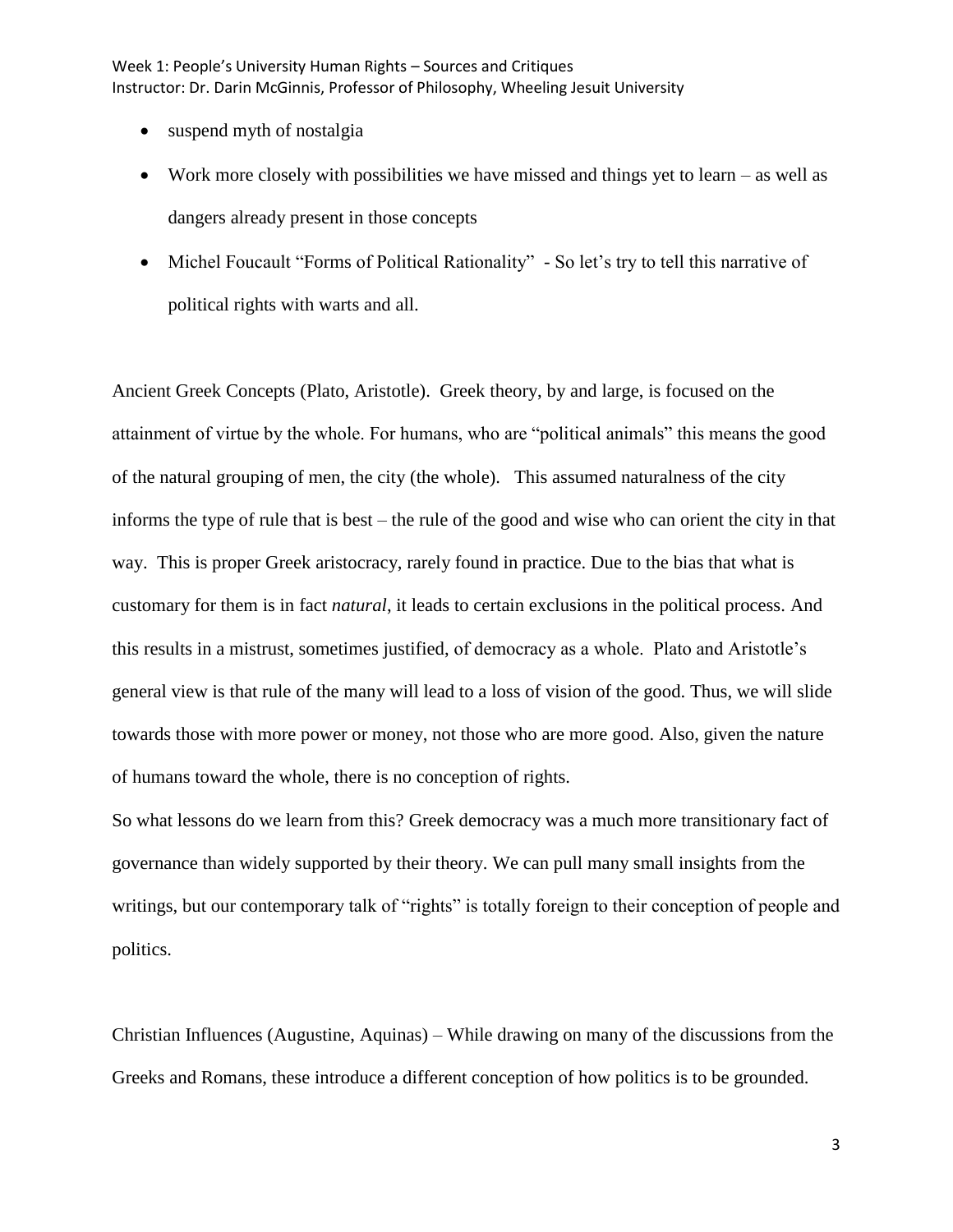Following Augustine we can split these conceptions based on their sources and goals. The City of God, perfectly ordered. This is opposed and made known against the City of Man. Here the ruler/priest exercises individual care to the members of the flock. This is not yet "rights" but the care for the individual introduces the singular person into the explicit work of the whole "the city." Thus making the temporal city and power approximate the eternal power is the goal. This mixes some of the Greek conceptions, but adds the grounding of the 'divine right.' This, as we will soon see, presents its own struggles to be overcome.

Renaissance Humanism – Our representative here will be Machiavelli, since he's most widely known, and known for his work *The Prince*. Machiavelli studies actual uses of power. We get humanism here, despite Machiavelli's reputation for a phrase like "the ends justify the means." The ends here, if he really actually said that, are human ends like governance and maintenance of power. This moves the 'power' of the prince away from its rootedness in divine right – its value – and to its technique in being administered. Thus, even if we argue about Machiavelli's intent, whether he is endorsing or satirizing "The Prince," we see governance move to a conception of the rule of a diverse group of humans, by another human, who may or may not share the same ends as the whole. In fact, the Prince is the one who holds the whole together, not "nature" or God. However, we still lack any real language like "rights." For that, we have to wait until the thinkers of the Enlightenment, many of whom will try to distance themselves from the apparent conclusions of Machiavelli while also denying a notion like "divine right."

#### Enlightenment Humanism: Hobbes

• State of Nature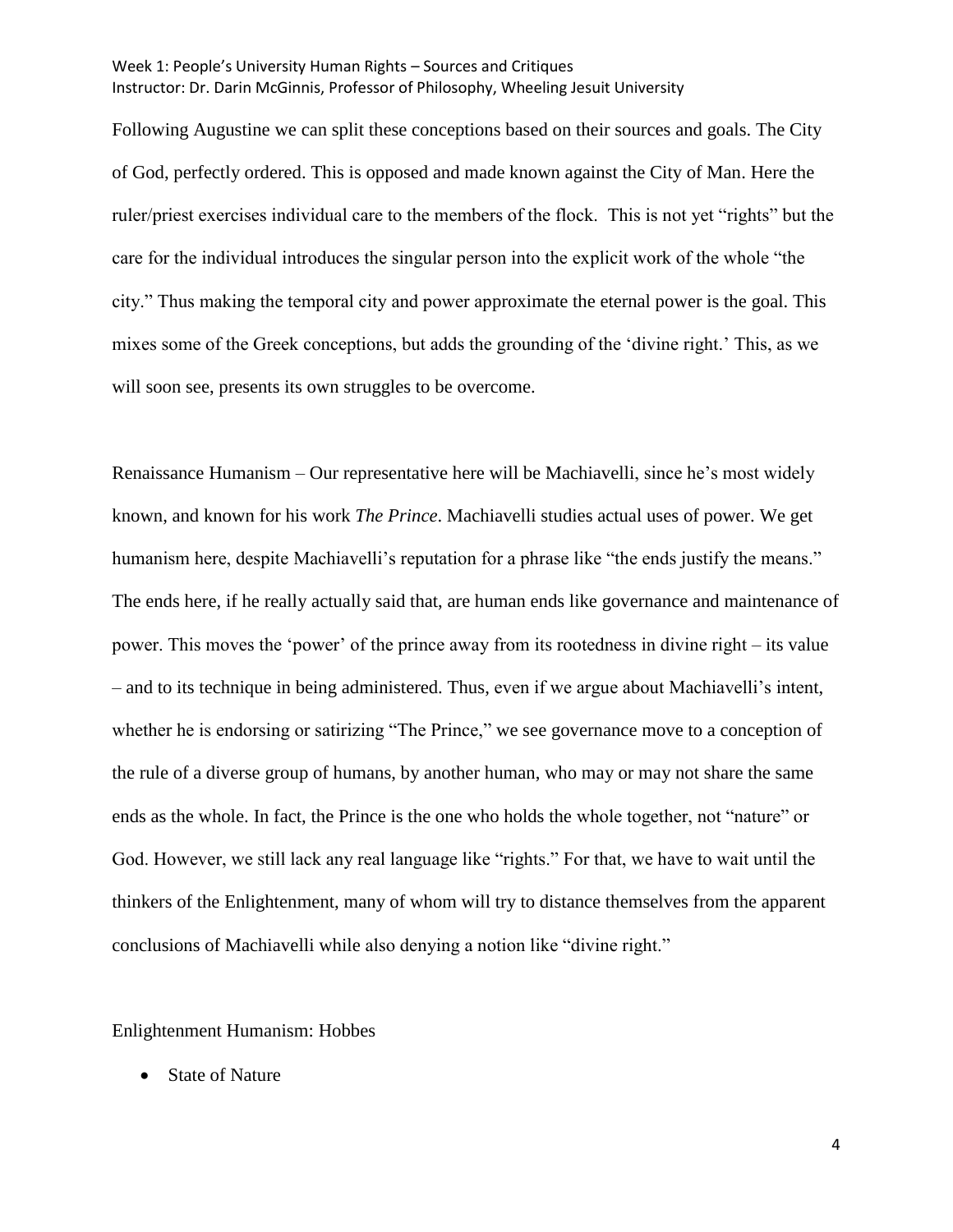- Natural Equality physical/mental
- Avoid fear and "war"  $\rightarrow$  life "nasty brutish and short"
- Social contract authoritarian tendencies

## Locke

- Natural Right to self-preservation
- Social contract for preservation
- Property rights  $\rightarrow$  moral reason for gov't
- Moral equality (from god)

"Negative Liberty" Freedom From – but to what ends?

## Rousseau

- "Origin" Society  $=$   $=$  Nature (vs Hobbes)
- "family" and paternal power ends in freedom/individuality
- Rights are conventional inequal rights are social problem, not natural
- Political legitimacy
- "positive liberty" and "general will"  $\rightarrow$  French Revolution! But also Reign of Terror

Kant "What is Enlightenment?" Reason/Freedom

- Rousseau and Reason
- Diversity of Reasons  $\rightarrow$  consensus

"Positive Liberty"  $\rightarrow$  achieve rights; actualize legitimacy

# Hegel

• Step further in rights but away from 'individual"